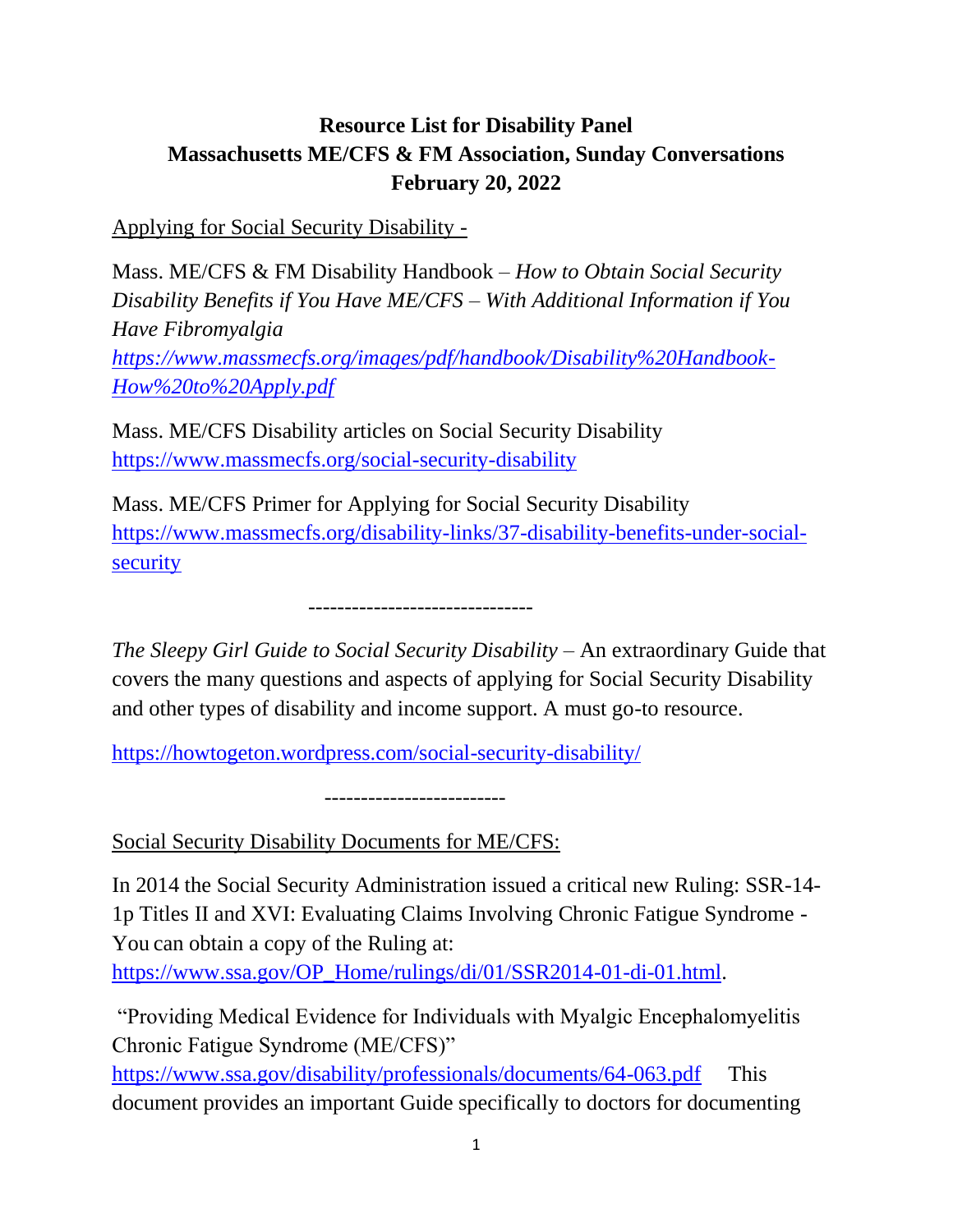your illness. Your doctor should submit a completed copy to Social Security. Take a copy of this form to your doctor. The form will also assist your doctor(s) in writing the Disability Medical Report

2016 SSR 16-3p Social Security Ruling "Evaluation of Symptoms in Disability Claims" [https://www.ssa.gov/OP\\_Home/rulings/di/01/SSR2016-03-di-01.html](https://www.ssa.gov/OP_Home/rulings/di/01/SSR2016-03-di-01.html)

This Ruling relates to the evaluation of symptoms in ME-CFS and fibromyalgia claims and applies to all illnesses requiring symptom evaluation.

------------------

Diagnostic Criteria for ME/CFS – In most cases where there is a diagnosable illness, in order to obtain Social Security Disability benefits the individual must be diagnosed with a "medically-determinable impairment." In the Social Security CFS Ruling (see below), ME/CFS is diagnosed by the 1994 CDC CFS Criteria and additionally with th3 2003 Canadian Criteria and the 2011 ME International Consensus Criteria. As yet the 2015 IOM Criteria is not mentioned.

2003 Canadian ME/CFS Criteria

[http://www.investinme.org/Documents/PDFdocuments/Canadian\\_ME\\_Overview\\_](http://www.investinme.org/Documents/PDFdocuments/Canadian_ME_Overview_A4.pdf) [A4.pdf](http://www.investinme.org/Documents/PDFdocuments/Canadian_ME_Overview_A4.pdf)

2011 ME International Consensus Criteria -

[https://dxrevisionwatch.files.wordpress.com/2011/10/international-me-consensus](https://dxrevisionwatch.files.wordpress.com/2011/10/international-me-consensus-criteria.pdf)[criteria.pdf](https://dxrevisionwatch.files.wordpress.com/2011/10/international-me-consensus-criteria.pdf)

1994 CDC CFS Criteria

[https://www.massmecfs.org/images/pdf/handbook/Disability%20Handbook-](https://www.massmecfs.org/images/pdf/handbook/Disability%20Handbook-Appendix%20II.pdf)[Appendix%20II.pdf](https://www.massmecfs.org/images/pdf/handbook/Disability%20Handbook-Appendix%20II.pdf)

2015 IOM ME/CFS Criteria [https://www.cdc.gov/me-cfs/healthcare](https://www.cdc.gov/me-cfs/healthcare-providers/diagnosis/iom-2015-diagnostic-criteria.html)[providers/diagnosis/iom-2015-diagnostic-criteria.html](https://www.cdc.gov/me-cfs/healthcare-providers/diagnosis/iom-2015-diagnostic-criteria.html)

-------------------------------

The U.S. ME/CFS Clinical Coalition provides an informational hand-out to doctors on the illness.

<https://drive.google.com/file/d/1SG7hlJTCSDrDHqvioPMq-cX-rgRKXjfk/view>